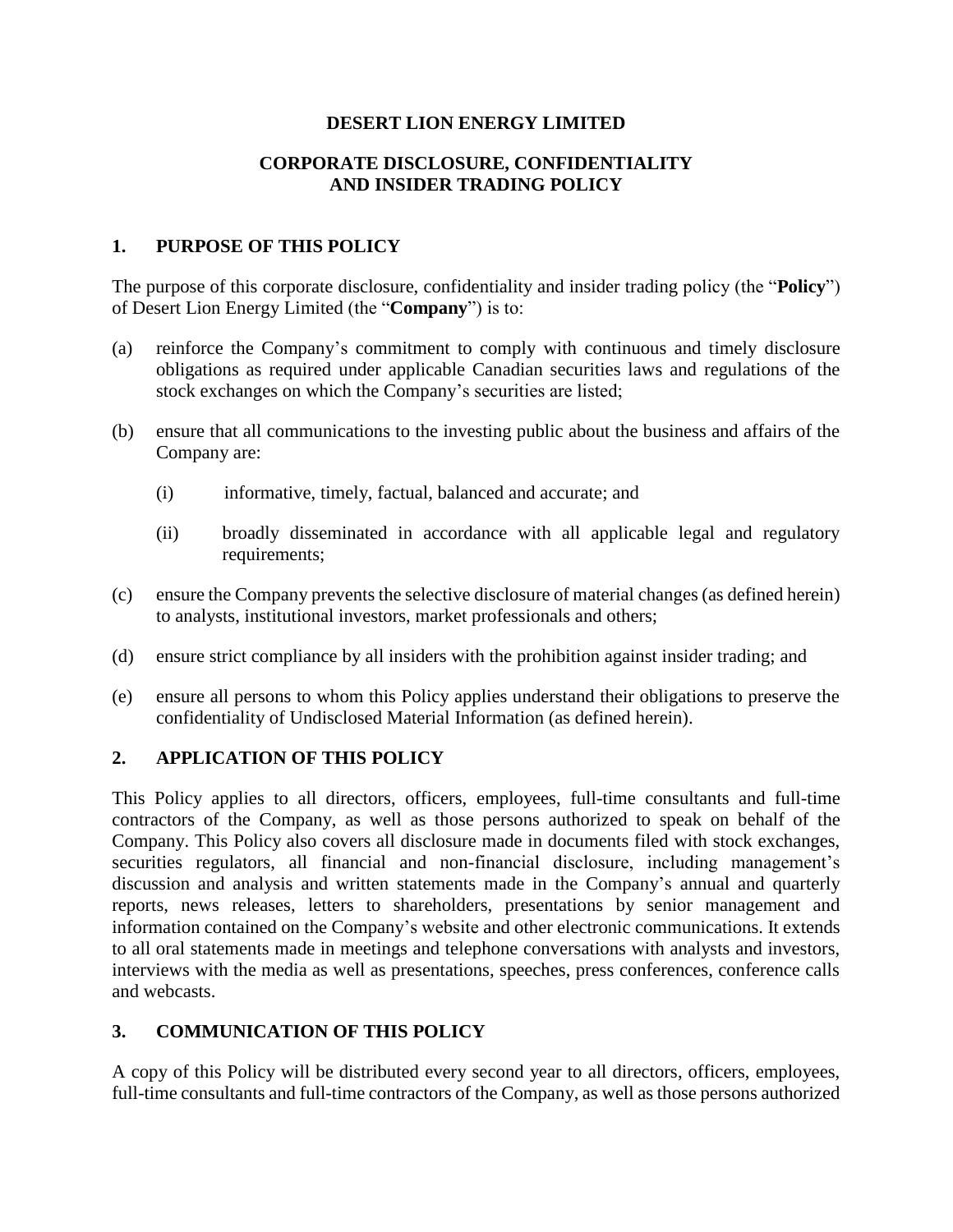to speak on behalf of the Company to ensure they are all aware of this Policy. As well, this Policy will be made available on the Company's website. All directors, officers and employees will be informed whenever significant changes are made to this Policy. New directors, officers, employees, full-time consultants and full-time contractors will be provided with a copy of this Policy and educated about its importance.

## **4. DISCLOSURE MATTERS**

### 4.1 Disclosure Representatives

The Company's chief executive officer (the "**Chief Executive Officer**"), chief financial officer (the "**Chief Financial Officer**"), Vice President, Corporate Development (the "**VP, Corporate Development**") and Corporate Secretary or other persons proposed by the Corporate Governance Committee will act as the Company's Disclosure Representatives.

## 4.2 Responsibilities of the Disclosure Representatives

The Disclosure Representatives shall have the responsibility to:

- (a) evaluate the necessity of making public disclosures;
- (b) review and approve, before they are Generally Disclosed (as defined herein), each Document (as defined herein) to assess the quality of the disclosures made in the Document including, but not limited to, whether the Document is accurate and complete in all material respects;
- (c) meet on a regular basis with country manager and other appropriate personnel to discuss operations to ensure necessary information is included in Core Documents and ensure that that all relevant persons receive Core Documents sufficiently in advance of applicable filing deadlines in order to enable such persons to review carefully the filing of Core Documents and discuss any questions and comments related thereto;
- (d) determine whether:
	- (i) a Material Change has occurred;
	- (ii) selective disclosure has been or might be made; or
	- (iii) a misrepresentation has been made;
- (e) periodically evaluate the effectiveness of the Company's disclosure controls and procedures, particularly prior to the filing of each Core Document. The Disclosure Representatives' evaluation shall include but not be limited to assessing the adequacy of the controls and procedures in place to ensure that Material Information required to be disclosed in the Company's Core Documents is being recorded, processed, summarized and reported;
- (f) make revisions with respect to the disclosures to be contained in Core Documents to be filed by the Company;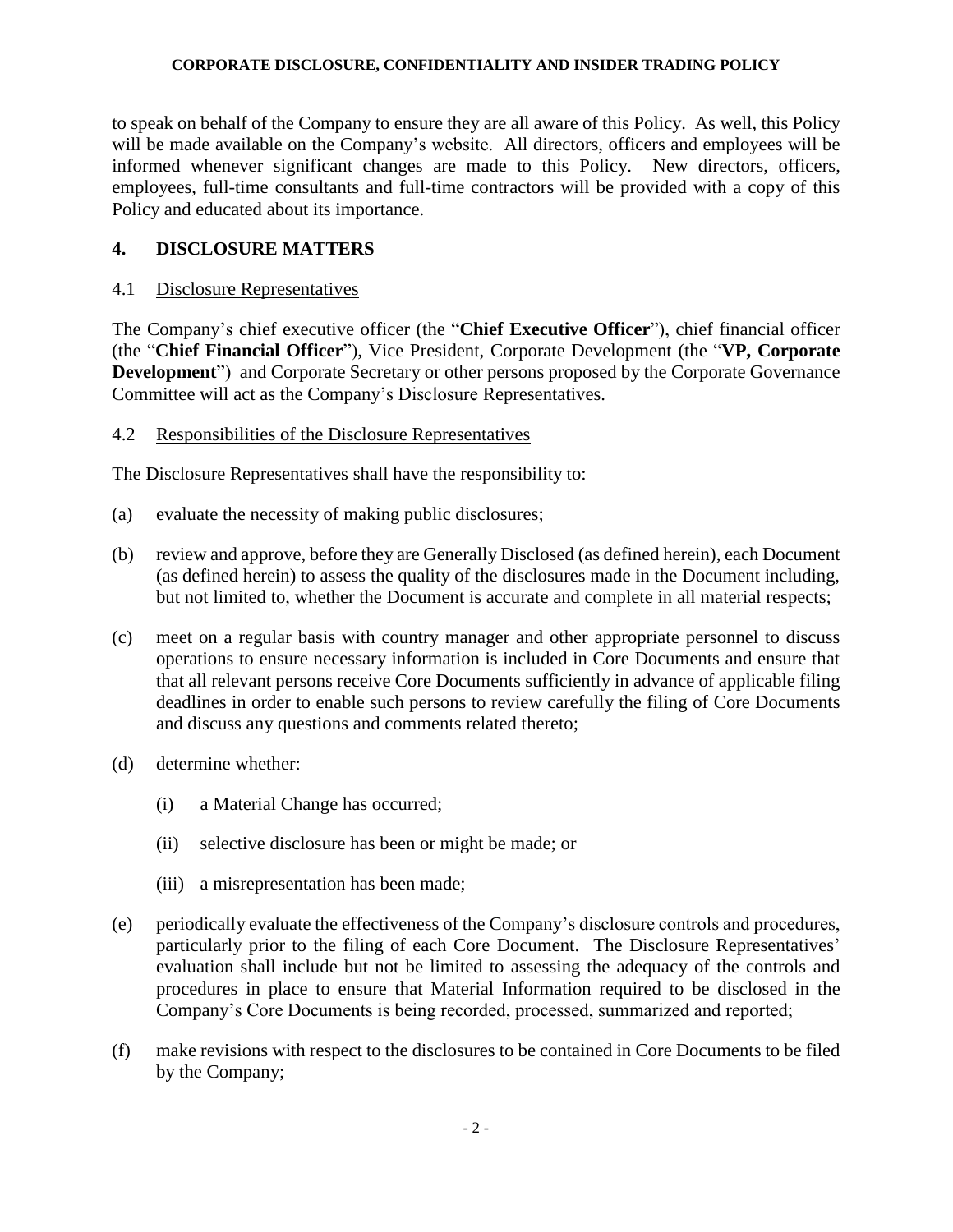- (g) in their discretion, conduct interim evaluations of the Company's disclosure controls and procedures in the event of significant changes in securities regulatory requirements, International Financial Reporting Standards ("**IFRS**") or Canadian GAAP (or other applicable accounting principles), legal, or other regulatory policies, or stock exchange requirements, or if they otherwise consider such evaluations appropriate;
- (h) monitor the effectiveness of, and compliance with, this Policy and report to the Corporate Governance and Nominating Committee of the Board of Directors of the Company (the "**Board**") on the operation of this Policy, on the effectiveness of the disclosure controls and procedures and the Disclosure Representatives' assessment of the quality of the disclosures made in Documents, and recommend any necessary changes to this Policy;
- (i) annually review and reassess the adequacy of this Policy and, if necessary, recommend any proposed changes to the Board for approval such that it complies with changing requirements and best practices; and
- (j) accumulate information which may be required to be reported upon or disclosed and communicated to the executive officers of the Company to allow the Company to meet its disclosure obligations on a timely basis.

## 4.3 Disclosure Representatives to be fully informed of corporate developments

All employees of the Company, directly or through their immediate supervisor, must keep all Disclosure Representatives sufficiently apprised of potentially material developments so they can discuss and evaluate any events that might give rise to a disclosure obligation.

## 4.4 Disclosure Committee

All references to the Disclosure Representatives in this Policy also refer to the Disclosure Committee. The Chief Executive Officer, Chief Financial Officer, VP Corporate Development and Corporate Secretary will establish appropriate procedures for ensuring the Disclosure Committee achieves its objectives.

## **5. DESIGNATED SPOKESPEOPLE**

The Company's Chief Executive Officer, and VP, Corporate Development and Manager, Investor Relations or such other investor relations representative as designated by the Chief Executive Officer, are responsible for all public relations, including all contact with the media, and are the only individuals ("**Spokespersons**"), unless otherwise authorized by the Chief Executive Officer, authorized to respond to analysts, the media and investors on behalf of the Company.

Employees other than a designated Spokesperson must not respond under any circumstances to inquiries from the investment community, the media or others unless specifically authorized by a Spokesperson. All such communications must be immediately referred to the VP, Corporate Development.

Only those individuals designed by the Chief Executive Officer and Chief Financial Officer are permitted to respond to regulatory authorities.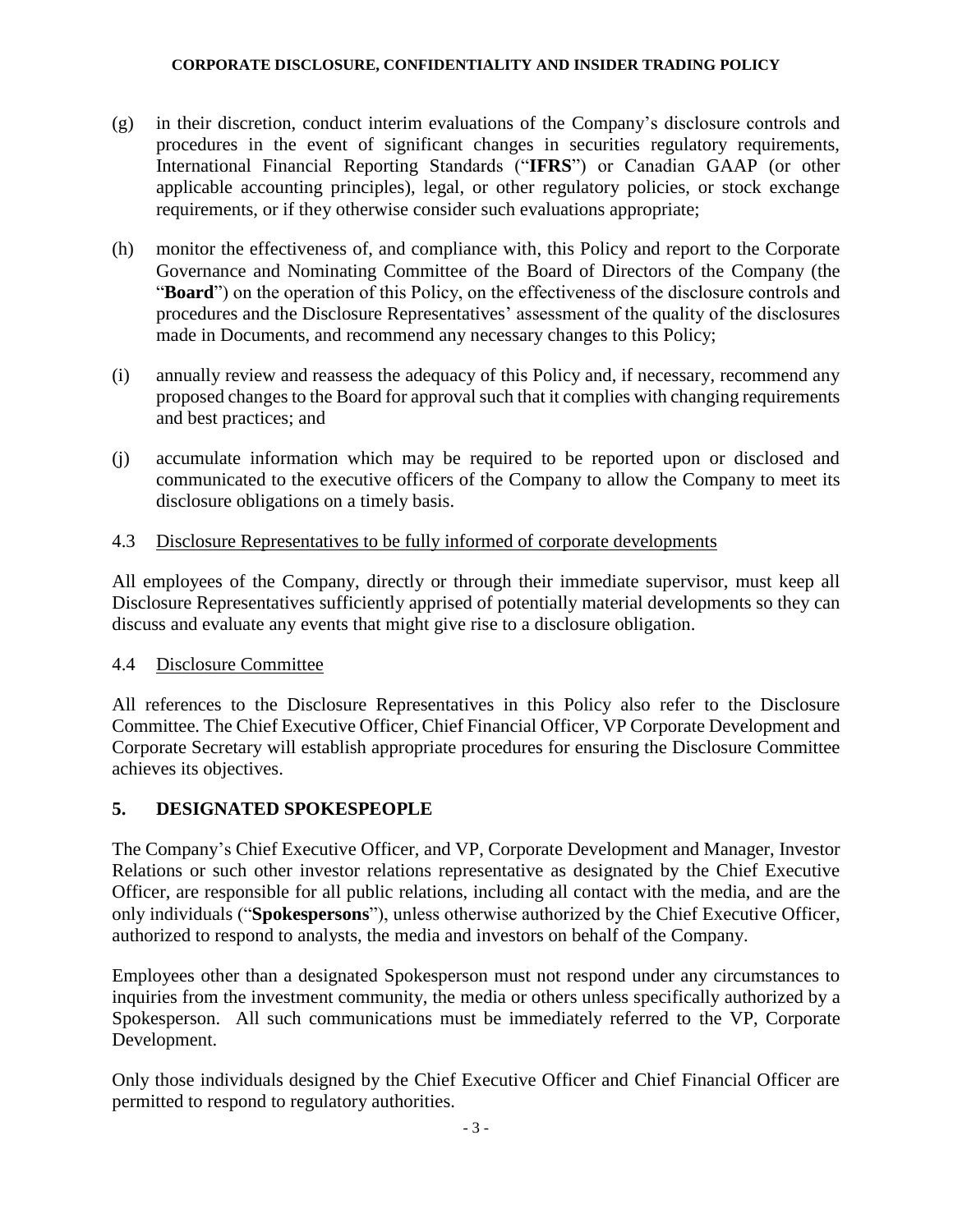## **6. PROCEDURES REGARDING THE PREPARATION AND RELEASE OF DOCUMENTS**

- 6.1 The procedures in this section apply to all directors, officers and employees, as well as fulltime consultants and contractors.
- 6.2 A "Document" means any public written communication, including a communication prepared and transmitted in electronic form (hereinafter referred to as a "**Document**"):
	- (a) that is required to be filed with the Ontario Securities Commission (the "**OSC**"), or any other securities regulatory authority in Canada on the System for Electronic Document Analysis and Retrieval ("**SEDAR**") website at www.sedar.com or otherwise;
	- (b) that is not required to be filed with the OSC or on the SEDAR website but is so filed;
	- (c) that is filed or required to be filed with a government or an agency of a government under applicable securities or corporate laws or with any stock exchange or similar institution under its by-laws, rules or regulations; or
	- (d) any other communication the content of which would reasonably be expected to affect the market price or value of the securities of the Company.
- 6.3 A "misrepresentation" means:
	- (a) an untrue statement of a material fact (as defined herein); or
	- (b) an omission to state a material fact that is required to be stated or that is necessary to make a statement not misleading in the light of the circumstances in which it was made.
- 6.4 For the purpose of this Policy, the following documents are "Core Documents":
	- (a) prospectuses;
	- (b) take-over bid, issuer bid, directors', rights offering and information circulars;
	- (c) management's discussion and analysis ("**MD&A**");
	- (d) material change reports;
	- (e) annual information forms; and
	- (f) annual and interim financial statements.
- 6.5 Prior to the time that any Document is to be released to the public, filed with the OSC, any other securities regulatory authority in Canada, or filed on SEDAR, the following procedures must be observed: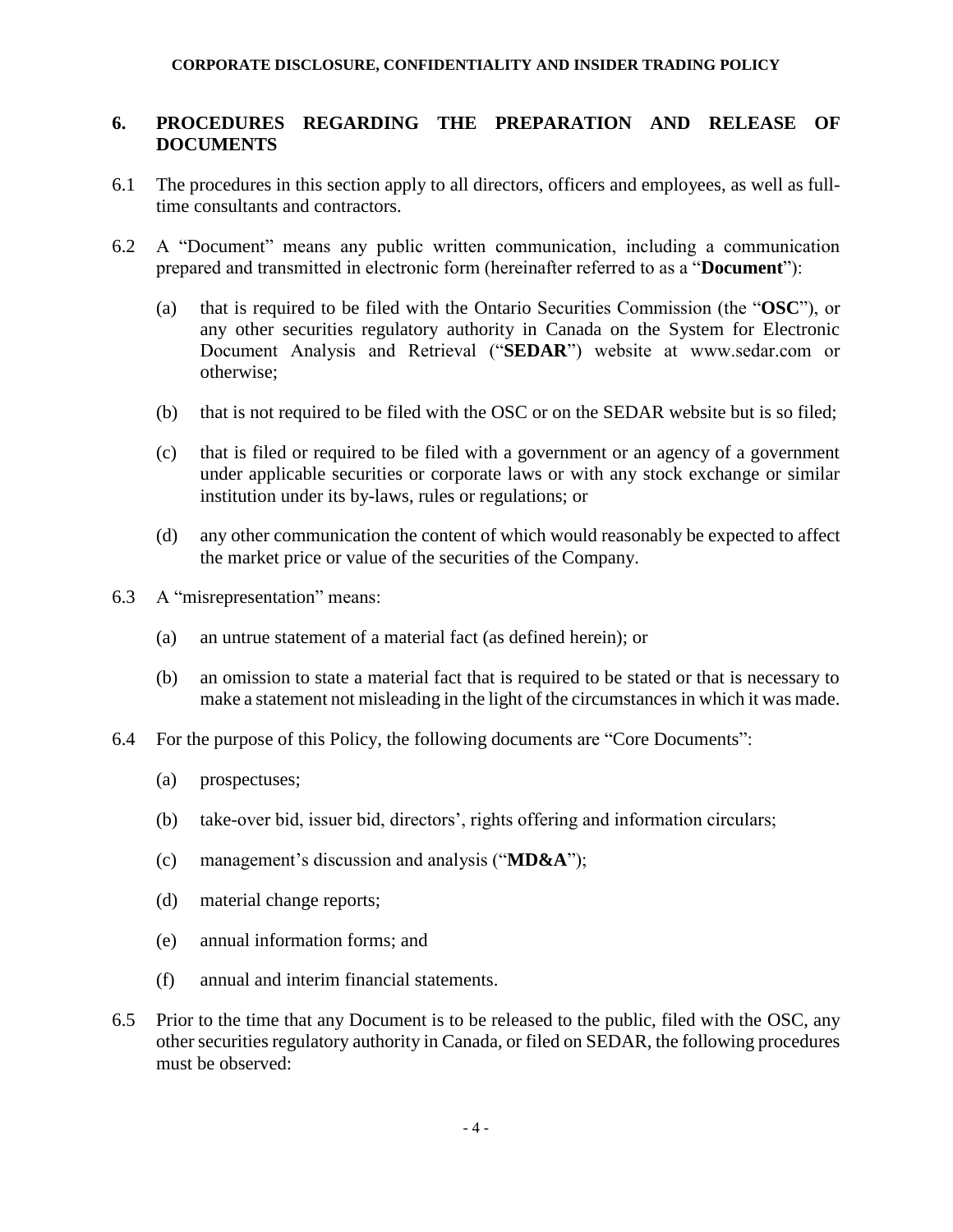- (a) the Document must be prepared in consultation with, and be reviewed by, personnel in all applicable internal departments of the Company, and input from external experts and advisors should be obtained as necessary;
- (b) any Core Document must be reviewed and approved by the Disclosure Representatives;
- (c) the Chief Executive Officer must review and approve all news releases;
- (d) the Chief Financial Officer and Audit Committee must review and approve any news release or Core Document containing financial information or earnings guidance;
- (e) in the event a report, statement or opinion of any expert is included or summarized in a Document, the written consent of the expert to the use of the report, statement or opinion or extract thereof and the specific form of disclosure shall be obtained. In addition, the Disclosure Representatives must be satisfied that:
	- (i) there are no reasonable grounds to believe that there is a misrepresentation in the part of the Document made on the authority of the expert; and
	- (ii) part of the Document fairly represents the expert report, statement or opinion;
- (f) Core Documents, other than interim financial statements and material change reports, must be provided to the Directors sufficiently in advance of the time they are to be filed or released to allow the Directors to review and comment on such documents.
- 6.6 The Company, as determined by the Disclosure Representatives, must have a reasonable basis for disclosing Forward-Looking Information (as defined by applicable Canadian securities laws). Any Document containing Forward-Looking Information must be identified as such, and must include disclosure, in written form, that:
	- (a) indentifies Forward-Looking Information as such;
	- (b) cautions users of Forward-Looking Information that actual results may vary from the Forward-Looking Information and identifies material risk factors that could cause actual results to differ materially from the Forward-Looking Information;
	- (c) states the material factors or assumptions used to develop Forward-Looking Information; and
	- (d) describes the Company's policy for updating Forward-Looking Information.

## **7. DISCLOSURE CONTROLS AND PROCEDURES**

The following disclosure controls and procedures of the Company have been reasonably designed to ensure that information required to be disclosed is recorded, processed, summarized and reported on a timely basis: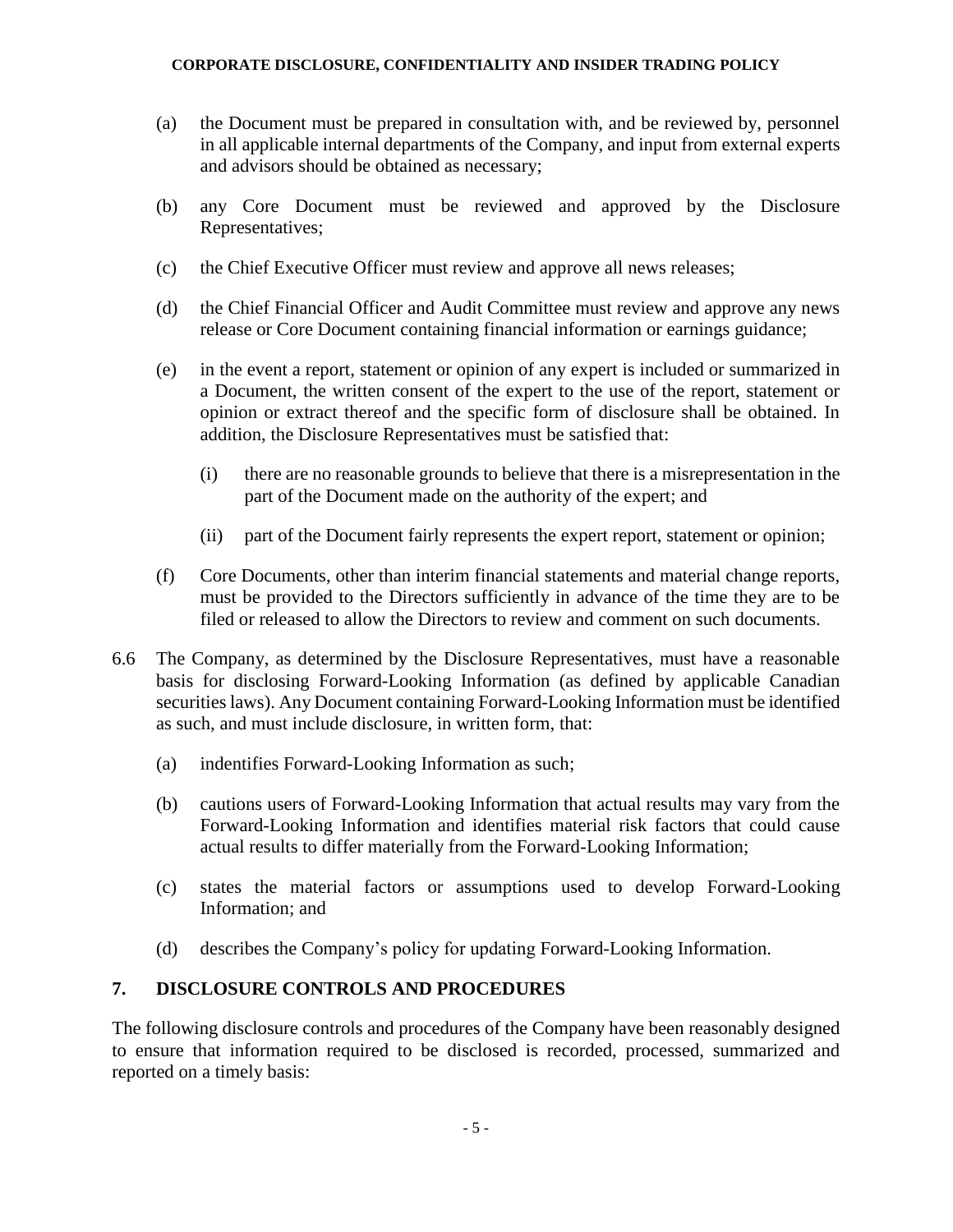- (a) The Disclosure Representatives shall assign responsibility to the appropriate individuals to draft the required disclosures in the material public disclosures of the Company and shall develop a timeline to ensure the drafting and review is conducted in a timely manner.
- (b) The Disclosure Representatives shall review new developments, key risks and business challenges or areas of concern for special attention during the drafting process.
- (c) The Disclosure Representatives shall review the draft as many times as necessary, and consider all comments raised by any other Disclosure Representatives and other reviewers. Concerns will be addressed with outside counsel and the independent auditors, as necessary.
- (d) The Disclosure Representatives shall ensure disclosure includes any information the omission of which would make the rest of the disclosure misleading. Unfavourable Material Information shall be disclosed as promptly and completely as favourable information.
- (e) Where it considers it necessary or advisable, the Disclosure Representatives will have portions of Core Documents reviewed by another knowledgeable person. All financial information shall undergo a second internal review and a review by the Company's independent auditors.

# **8. TIMELY DISCLOSURE OF MATERIAL INFORMATION**

8.1 "Material Information" consists of both "material facts" and "material changes". A "material fact" means a fact that significantly affects, or would reasonably be expected to have a significant effect on, the market price or value of the securities of the Company. A "material change" means a change in the business, operations or capital of the Company that would reasonably be expected to have a significant effect on the market price or value of any of the securities of the Company and includes a decision to implement such a change if such a decision is made by the Board or by senior management of the Company who believe that confirmation of the decision by the Board is probable.

Schedule "A" attached to this Policy lists examples of Material Information.

- 8.2 Any person to whom this Policy applies who becomes aware of information that may be material must immediately disclose that information to the Chief Executive Officer, who shall advise the Disclosure Representatives.
- 8.3 Upon the occurrence of any change that may constitute a material change in respect of the Company or upon the Disclosure Representatives becoming aware of an event that has the possibility of being a material change, the Disclosure Representatives, in consultation with such other advisors as they may consider necessary, shall:
	- (a) consider whether the event constitutes a material change;
	- (b) if it does constitute a material change, prepare a news release and a material change report describing the material change as required under applicable securities laws;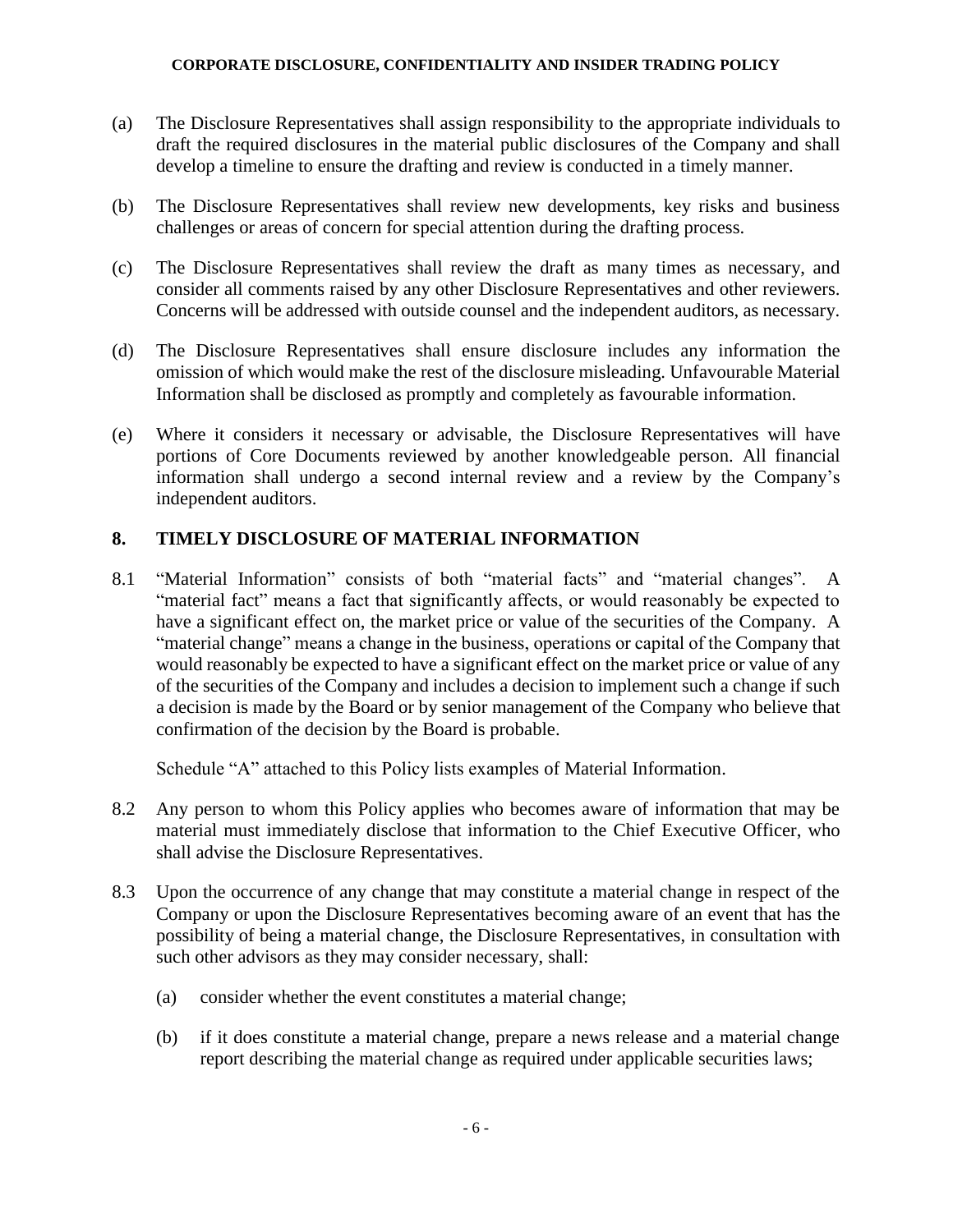- (c) determine whether a reasonable basis exists for filing the material change report on a confidential basis. In general, filings will not be made on a confidential basis although, in exceptional circumstances (such as disclosure related to a potential acquisition), confidential disclosure may be appropriate;
- (d) to the extent practicable, circulate the draft news release and material change report to the members of the Board and senior management together, if applicable, with the recommendation that it be filed on a confidential basis; and
- (e) if applicable, following approval by the Disclosure Representatives, file the material change report on a confidential basis and when the basis for confidentiality ceases to exist, and the event remains material, issue a news release and file a material change report in compliance with applicable securities laws, including the *Securities Act* (Ontario) (the "**Act**"). During the period of time while a confidential material change has not been publicly disclosed, the Company shall maintain complete confidentiality and shall not release a document or make a public oral statement that, due to the undisclosed material change, contains a misrepresentation.
- 8.4 News releases disclosing Material Information will be transmitted to the stock exchange upon which securities of the Company trade, relevant regulatory bodies and major news wire services that disseminate financial news to the financial press. News releases disclosing Material Information must be pre-cleared by Investment Industry Regulatory Organization of Canada if issued during trading hours.
- 8.5 Disclosure on the Company's website alone does not constitute adequate disclosure of Material Information.
- 8.6 Disclosure must be corrected immediately if the Company learns that earlier disclosure by the Company contained a material error at the time it was given.

### **9. CONFIDENTIALITY OF INFORMATION**

In order to prevent the misuse of inadvertent disclosure of Undisclosed Material Information, the procedures set forth below should be observed at all times:

- (a) Documents and files containing confidential information should be kept in a safe place to which access is restricted to individuals who "need to know" that information in the necessary course of business and code names should be used if necessary;
- (b) confidential matters should not be discussed in places where the discussion may be overheard;
- (c) confidential documents should not be read or displayed in public places and should not be discarded where others can retrieve them;
- (d) transmission of documents containing Undisclosed Material Information by electronic means will be made only where it is reasonable to believe that the transmission can be made and received under secure conditions;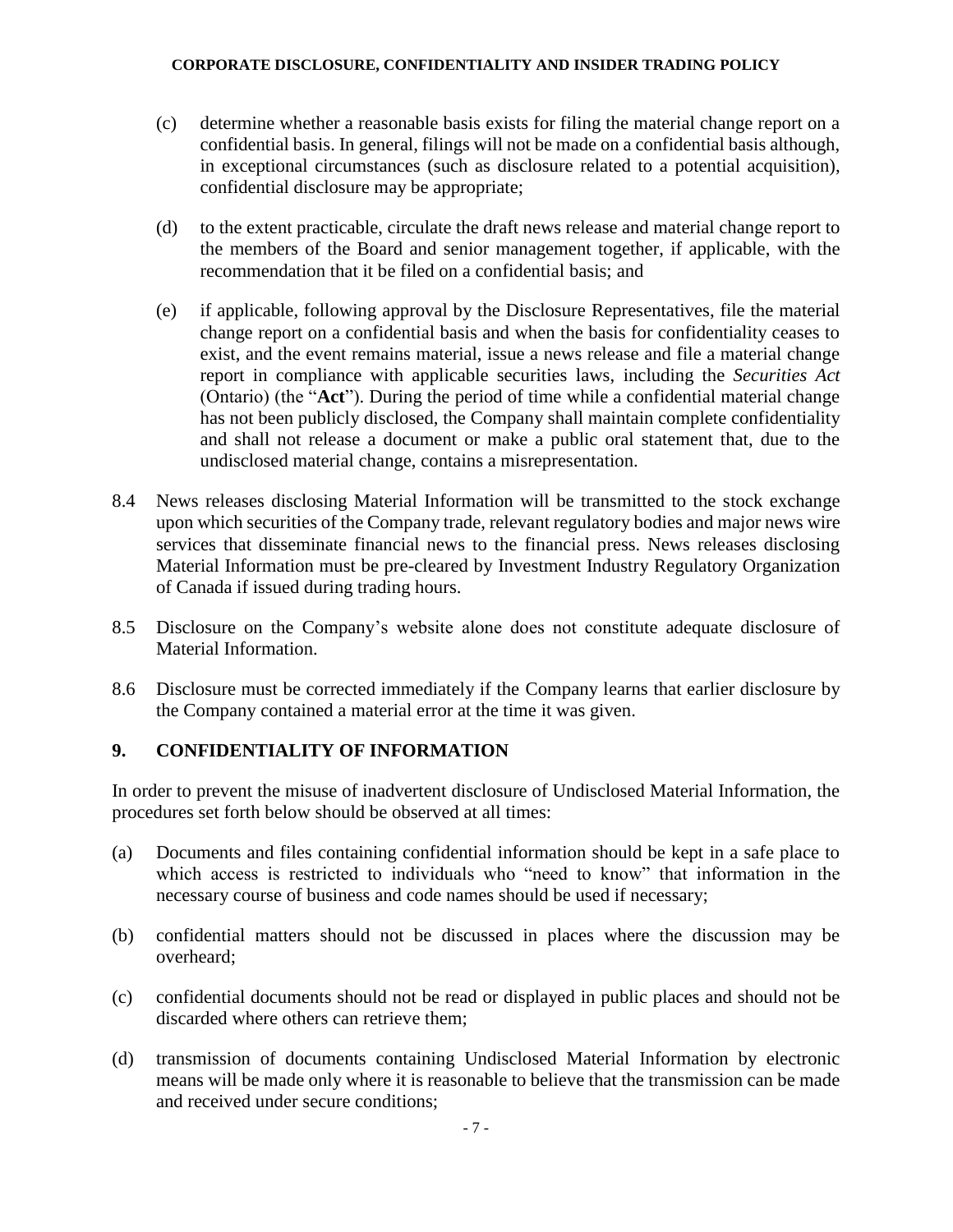- (e) unnecessary copying of documents containing Undisclosed Material Information must be avoided and extra copies of documents must be promptly removed from meeting rooms and work areas at the conclusion of the meeting and must be destroyed if no longer required;
- (f) persons who do not require notice of a special blackout period should not be told whether a special blackout period has been designated under this Policy; and
- (g) the whereabouts of personnel of the Company or the identity of visitors shall not be disclosed.

# **10. INSIDER TRADING**

10.1 All those with access to confidential Material Information are prohibited from using such information in trading in the Company's securities until the information has been fully disclosed and a reasonable period of time has passed for the information to be disseminated.

In general, the Company has stipulated that a minimum of one clear trading day be allowed after the release of all such disclosures, including after the release of financial statements as well as certain blackout periods noted below.

- 10.2 This prohibition applies not only to trading in the Company's securities, but also to trading in other securities whose value may be affected by changes in the price of the Company's securities.
- 10.3 Insider trading is strictly regulated by the corporate and securities laws in Canada, as well as the stock exchange(s) upon which securities of the Company trade.

# **11. INSIDERS**

All reporting insiders of the Company must file an initial report through the System for Electronic Disclosure by Insiders (known as SEDI) within 10 days of the later of (a) acquiring any securities of the Company, and (b) becoming a reporting insider. All reporting insiders of the Company must file subsequent reports through SEDI within five days of the day on which any subsequent trade is made in the securities of the Company. Trades include a change in nature of the ownership of the securities (e.g. a disposition to a Company controlled by the insider or a determination that the securities are to be held in trust for another person).

"reporting insider" means an insider of a reporting issuer if the insider is

- (a) the chief executive officer, chief financial officer or chief operating officer of the reporting issuer, of a significant shareholder of the reporting issuer or of a major subsidiary of the reporting issuer;
- (b) a director of the reporting issuer, of a significant shareholder of the reporting issuer or of a major subsidiary of the reporting issuer;
- (c) a person or company responsible for a principal business unit, division or function of the reporting issuer;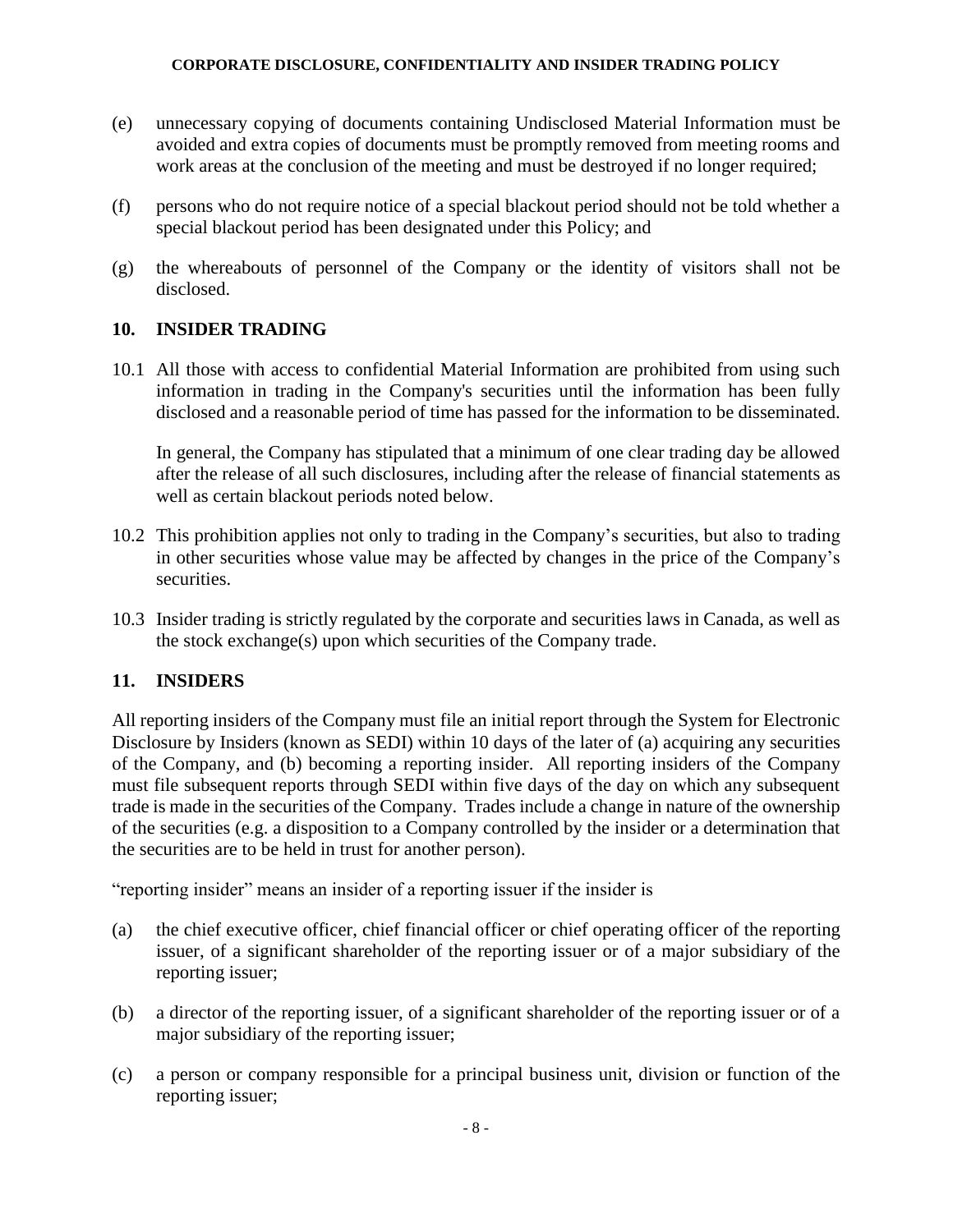- (d) a significant shareholder of the reporting issuer;
- (e) an individual performing functions similar to the functions performed by any of the insiders described in paragraphs (a) to (f);
- (f) the reporting issuer itself, if it has purchased, redeemed or otherwise acquired a security of its own issue, for so long as it continues to hold that security; or
- (g) any other insider that:
	- (i) in the ordinary course receives or has access to information as to material facts or material changes concerning the reporting issuer before the material facts or material changes are generally disclosed; and
	- (ii) directly or indirectly exercises, or has the ability to exercise, significant power or influence over the business, operations, capital or development of the reporting issuer.

"significant shareholder" means a person or company that has beneficial ownership of, or control or direction over, whether direct or indirect, or a combination of beneficial ownership of, and control or direction over, whether direct or indirect, securities of an issuer carrying more than 10 per cent of the voting rights attached to all the issuer's outstanding voting securities, excluding, for the purpose of the calculation of the percentage held, any securities held by the person or company as underwriter in the course of a distribution.

Each person that is obligated to file a report is responsible for filing his or her own report.

## **12. SPECIAL RELATIONSHIP**

Any person or corporation that is in a "special relationship" with the Company is prohibited from trading on the basis of undisclosed Material Information concerning the affairs of the Company. A person or corporation considered to be in a "special relationship" includes the following:

- (a) a person or corporation that is an insider, affiliate or associate of:
	- (i) the Company;
	- (ii) a person or corporation that is proposing to make a take-over bid for the securities of the Company; or
	- (iii) a person or corporation that is proposing to become a party to a reorganization, amalgamation, merger or arrangement or similar business combination with the Company or to acquire a substantial portion of its property; or
	- (iv) a person involved in the consideration or evaluation of an insider bid for the securities of the Company.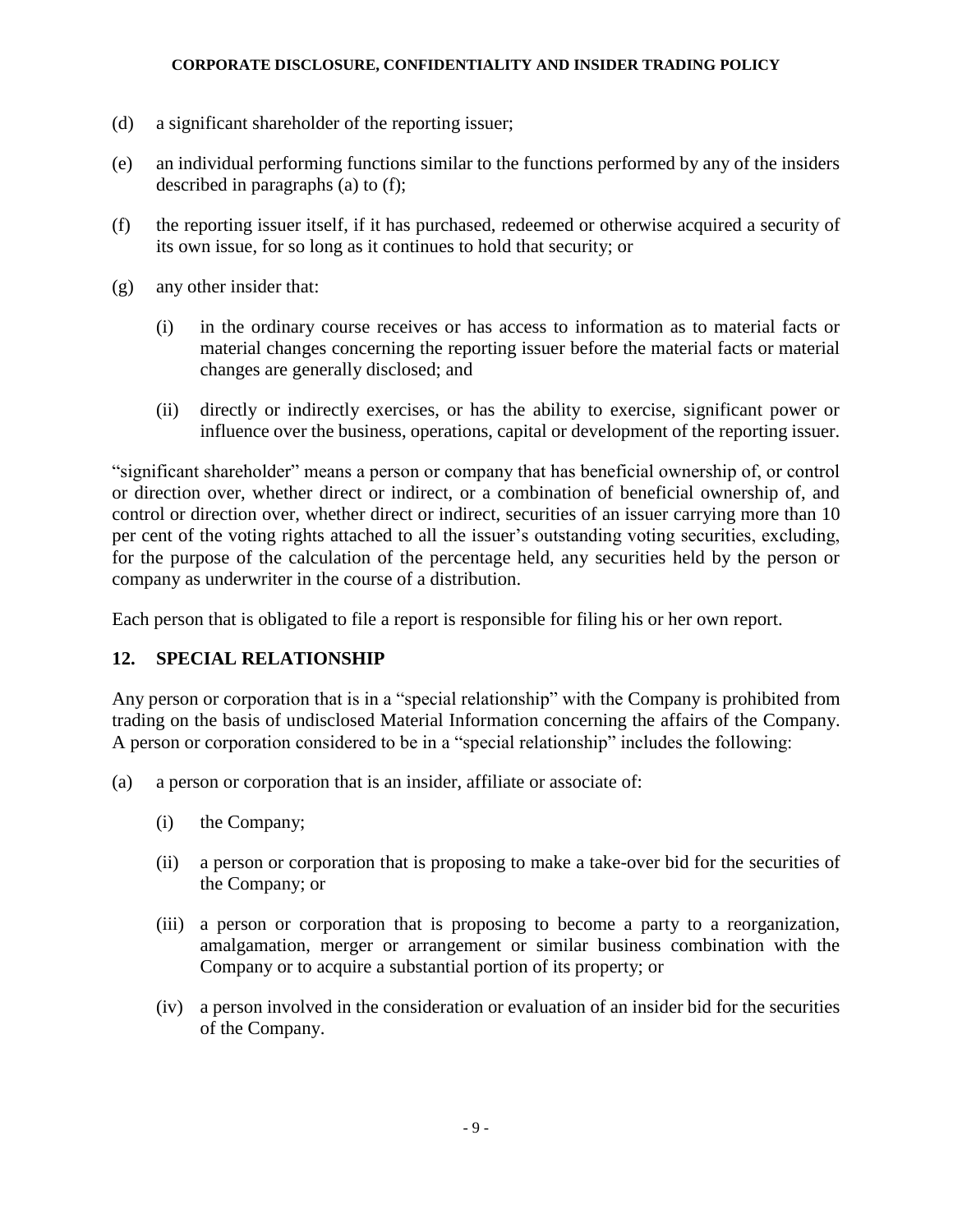- (b) a person or corporation that is engaging in or proposes to engage in any business or professional activity with or on behalf of the Company or with or on behalf of a person or corporation described in subclause (a)(ii) or (iii);
- (c) a person who is a director, officer or employee of the Company or of a person or corporation described in subclause (a)(ii) or (iii) or clause (b);
- (d) a person or corporation that learned of the material fact or material change with respect to the Company while the person or corporation was a person or corporation described in clause (a), (b) or (c); and
- (e) a person or corporation that learns of a material fact or material change with respect to the Company from any other person or corporation described in this subsection, including a person or corporation described in this clause, and knows or ought reasonably to have known that the other person or corporation is a person or corporation in such a relationship.

Securities laws also prohibit "tipping," defined as communicating non-public Material Information, other than in the necessary course of business, to another person. All officers, directors and employees must ensure that they do not divulge such non-public information to any unauthorized person, whether or not such person may trade on the information. If in doubt about the need to disclose, the matter should be discussed with the Chief Executive Officer of the Company.

# **13. SPECULATION IN SECURITIES**

In order to ensure that perceptions of improper insider trading do not arise, insiders should not "speculate" in securities of the Company. For the purpose of this Policy, the word "speculate" means the purchase or sale of securities with the intention of reselling or buying back in a relatively short period of time in the expectation of a rise or fall in the market price of such securities. Speculating in such securities for a short-term profit is distinguished from purchasing and selling securities as part of a long-term investment program.

Insiders should not at any time sell securities of the Company short or buy or sell a call or put option in respect of securities of the Company or any of its affiliates.

# **14. LIABILITY FOR INSIDER TRADING**

The Act imposes liability on certain persons who, in connection with the purchase or sale of securities, make improper use of Material Information that has not been publicly disclosed.

The relevant provincial securities legislation provides that persons who are in a special relationship with the Company and purchase or sell securities of the Company with knowledge of Material Information which has not been generally disclosed may be liable for damages to the person on the other side of the trade. In addition, any such person who informs or tips a seller or a purchaser of securities of confidential Material Information may be liable for damages. The purchaser, vendor or informer is also liable to compensate the seller or purchaser of the securities, as the case may be, for damages as a result of the trade. Under the Act, a person who engages in trading with knowledge of undisclosed Material Information or tipping is also liable to a minimum fine equal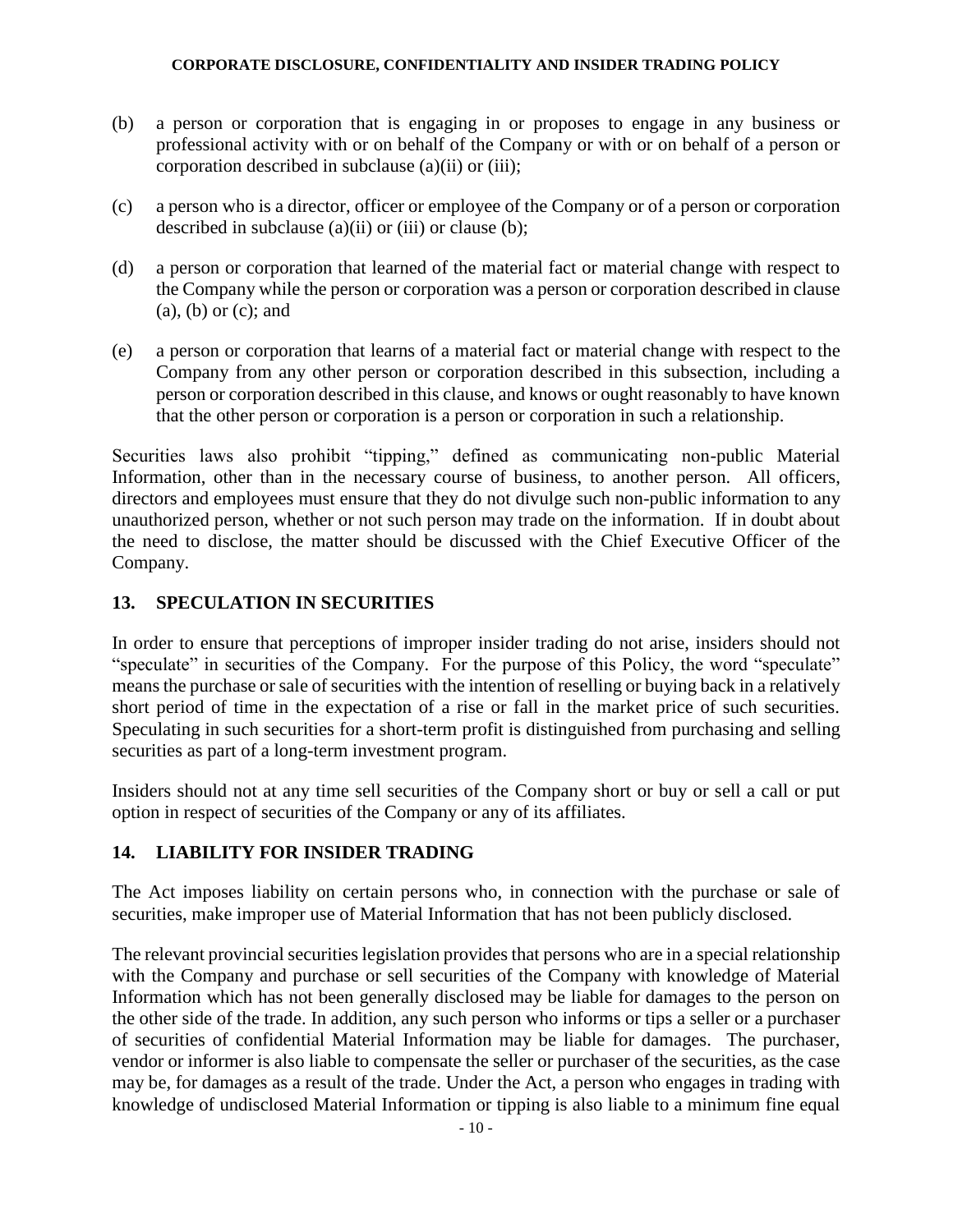to the profit made or loss avoided, and a maximum fine equal to the greater of (i) \$5,000,000; and (ii) an amount equal to three times any profit made or loss avoided. Under the Act, any such person may also be liable for imprisonment for a term of up to five years less a day.

# **15. TRADING BLACKOUTS**

## 15.1 General

A trading blackout prohibits trading:

- (a) before a scheduled material announcement is made;
- (b) before an unscheduled material announcement is made; and
- (c) for a specific period of time after a material announcement has been made.

Management will consider pending transactions to determine when to prohibit trading. In some cases, the prohibition on trading may occur as soon as discussions about a transaction begin. During blackout periods, the Company must also avoid discussions with analysts, private briefings and interviews to the maximum extent reasonable. An appropriate response (not involving disclosure of material and/or non-public information) should be developed ahead of meetings that cannot be avoided to handle questions about the information that is the subject of the blackout.

- 15.2 Pre-announcement Trading Blackout
- (a) Scheduled material announcements

The Chief Financial Officer and all directors, officers, employees and other persons subject to this Policy and involved in the preparation or review of the Company's financial statements are prohibited from trading for a minimum of ten trading days before the release of financial statements, which minimum period is subject to increase at the discretion of the Board from time to time.

All other directors, officers, employees and other persons subject to this Policy are prohibited from trading for a minimum of five trading days before the release of financial statements, which minimum period is subject to increase at the discretion of the Board from time to time.

The Chief Executive Officer will designate an individual who will disseminate an e-mail to all of the directors, officers and employees of the Company and other persons subject to this Policy confirming the scheduled release date for financial statements, and the date preceding such scheduled release upon which date the blackout period will commence, and any amendments thereto.

(b) Unscheduled material announcements

The Company will impose a blackout period if there is a pending undisclosed material development on all directors, officers, employees and other persons subject to this Policy where they are prohibited from trading. The blackout period will commence at the time that an individual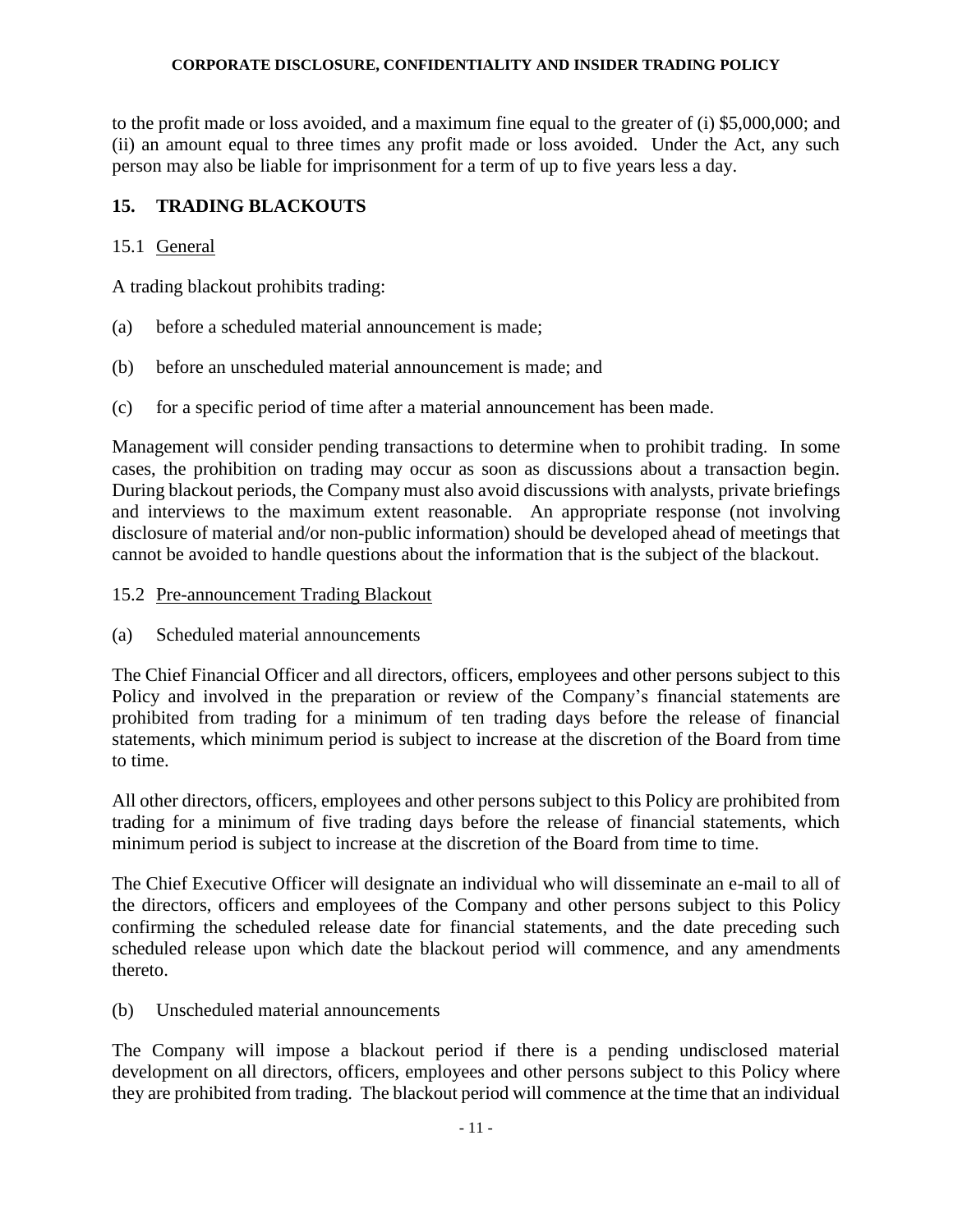designated by the Chief Executive Officer disseminates an e-mail to all of the directors, officers, employees and other persons subject to this Policy confirming same.

## 15.3 Post-announcement Trading Blackout

The Company must allow the market time to absorb the information before directors, officers and employees can resume trading after the release of Material Information.

(a) Scheduled material announcements

All directors, officers, employees and other persons subject to this Policy are prohibited from trading for one clear trading day after the release of financial statements.

(b) Unscheduled material announcements

All directors, officers, employees and other persons subject to this Policy are prohibited from trading for one clear trading day after the earlier of:

- (i) the unscheduled material announcement being made; and
- (ii) the dissemination of an e-mail from the Chief Executive Officer of the Company, or another employee of the Company directed by the Chief Executive Officer, confirming that the information in question is no longer material.

## **16. QUIET PERIOD**

Spokespersons must not provide any Forward-Looking Information relating to the business and affairs of the Company or any of its subsidiaries, including information relating to drilling or other exploration results during any blackout period imposed pursuant to this Policy.

During a quiet period, a Spokesperson may respond to unsolicited inquiries about non-Material Information or information that has been generally disclosed.

The Company must also avoid discussions with analysts, private briefings and interviews during a Quiet Period to the extent reasonable. An appropriate response that does not involve material or non-public information should be developed ahead of any un-avoidable meetings to handle questions that are the subject of the blackout.

## **17. RUMOURS**

The Company shall not comment, affirmatively or negatively, on rumours, including those rumours disseminated on the Internet. Spokespersons will respond consistently to those rumours, saying "It is our policy not to comment on market rumours or speculation."

If a securities regulatory authority requests that the Company make a statement in response to a market rumour, the Disclosure Representatives will consider the matter and make a recommendation to the Chief Executive Officer as to the nature and context of any response. If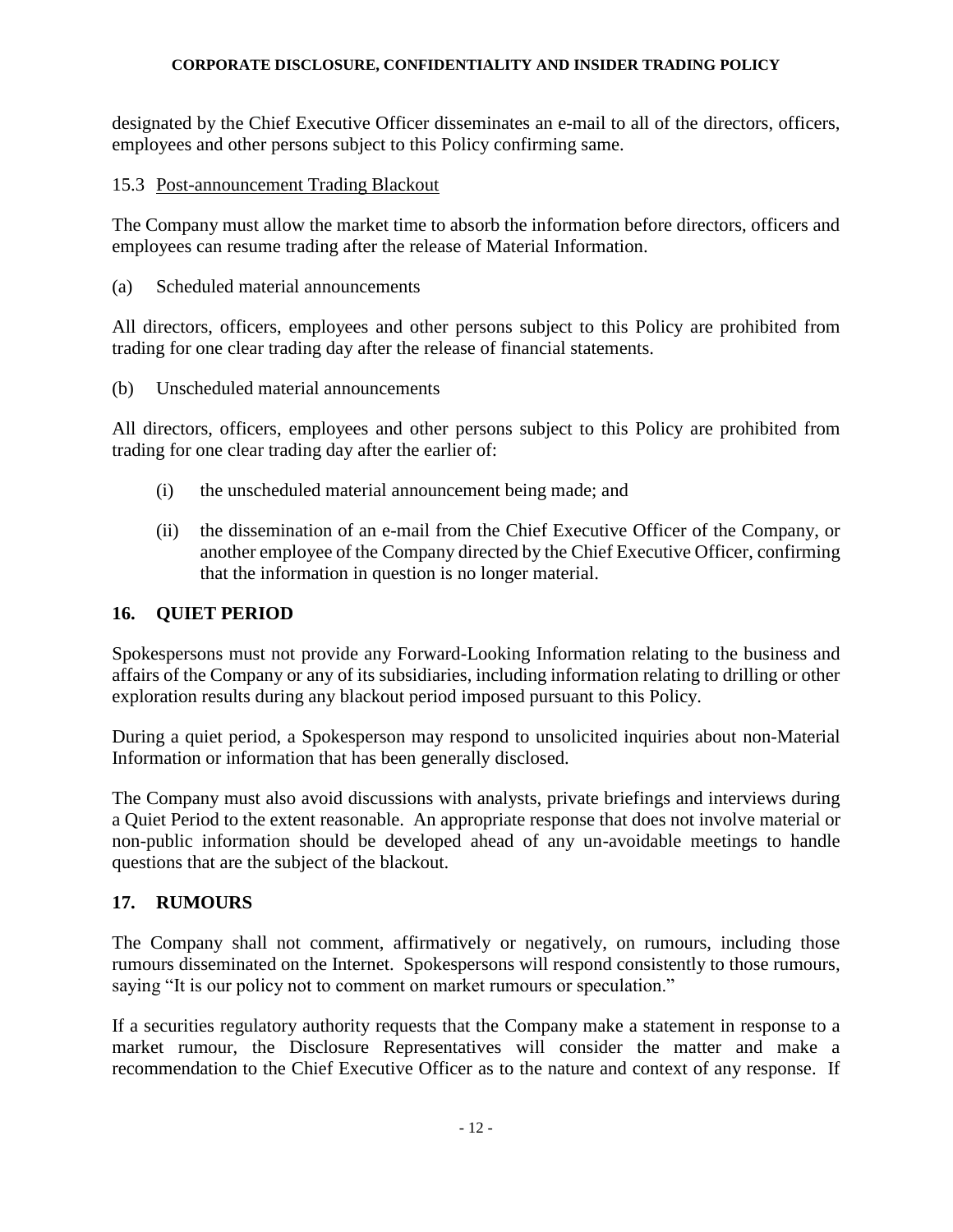the rumour is true, in whole or in part, this may be evidence of a leak, and the Company will immediately issue a news release disclosing the relevant Material Information.

# **18. DEALING WITH REGULATORS**

The Chief Executive Officer, the VP, Corporate Development or the Corporate Secretary will be responsible for receiving inquiries from the Investment Industry Regulatory Organization of Canada with respect to unusual trading activity or market rumours.

If required by applicable laws, rules and regulations, the VP, Corporate Development, or the Corporate Secretary is responsible for contacting the Investment Industry Regulatory Organization of Canada in advance of the release of Material Information to seek approval of the news release, to watch for unusual trading and to determine if a halt in trading is required.

# **19. DEALING WITH THE INVESTMENT COMMUNITY**

## 19.1 General

In communicating with investment analysts, security holders, potential investors and the media, the following practices must be avoided:

- (a) disclosing Material Information that has not been previously announced in a news release;
- (b) selective disclosure;
- (c) distribution of investment analyst reports; and
- (d) commenting on unreleased technical information or current period earnings estimates and financial assumptions other than those already publicly disclosed.

### 19.2 Conference Calls and Webcasts

The Company may hold investor conference calls with investment analysts and other interested parties as soon as practicable (usually within one business day) after the release of quarterly financial results or significant technical or other material news. Media are invited to listen to investor conference calls and investors are able to listen to media conference calls. Conference calls also may be held following announcements of Material Information and events. The Company will issue a news release containing all relevant Material Information prior to all conference calls.

The Company will announce the date and time of any conference call in a news release prior to the call, if appropriate, and on the Company's website. An audio recording of the conference call will be made available by either telephone or through an Internet webcast for a limited time period thereafter and Investor Relations will retain a permanent record as part of the Company's corporate disclosure record. The Company will normally make summary slides available at the time of the conference on the Company's website. Such slides will summarize the contents of the Material Information in the news release and will not contain any information not disclosed in the news release.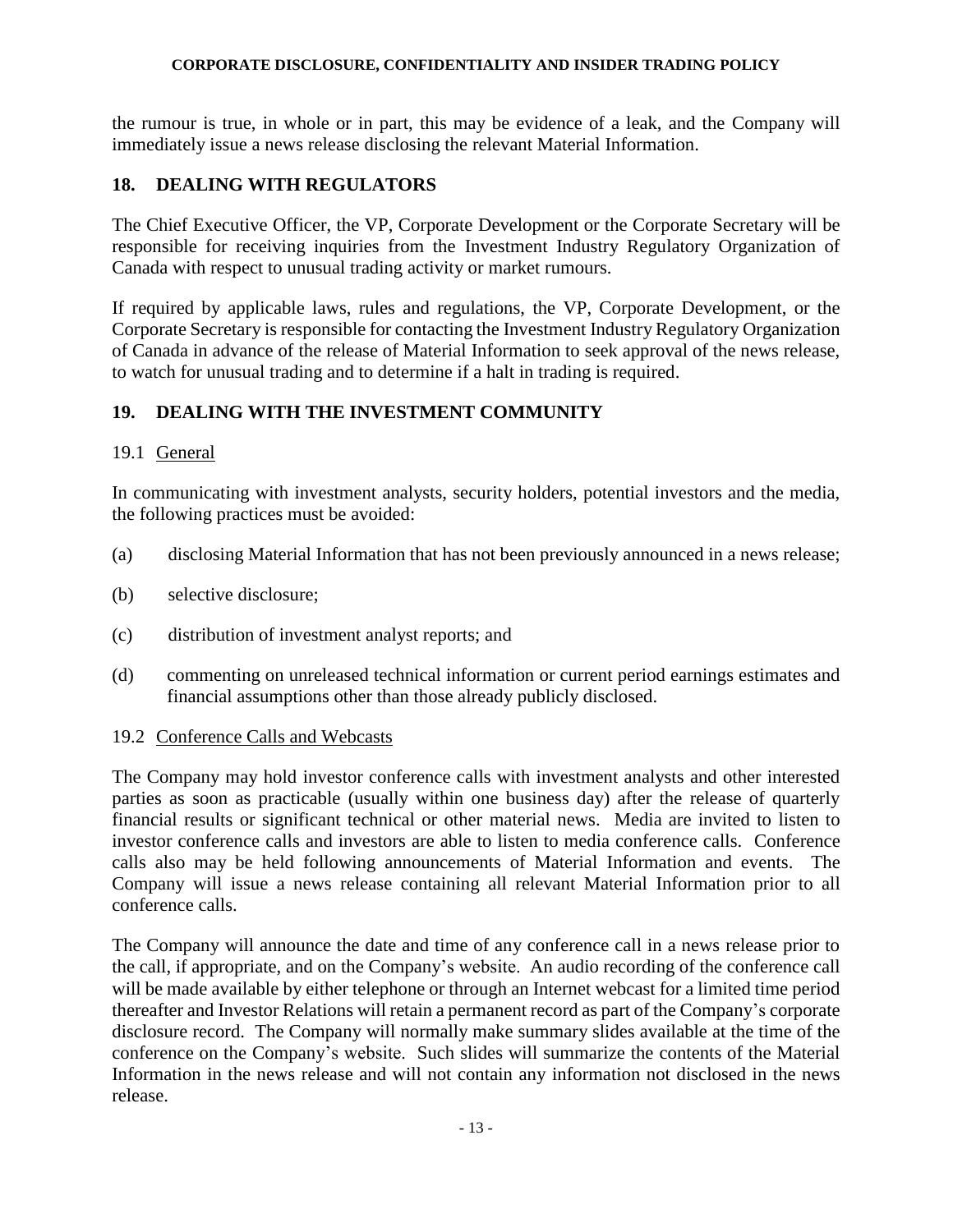Where practical, statements and responses to anticipated questions should be scripted in advance and reviewed by the Disclosure Representatives. At the beginning of each call, the Spokesperson will provide appropriate cautionary language with respect to any Forward-Looking Information and direct participants to publicly available documents containing the assumptions, sensitivities and a full discussion of the risks and uncertainties.

The Disclosure Representatives will normally hold a debriefing meeting as soon as practicable after any conference call. If such debriefing uncovers unintentional selective disclosure of previously undisclosed information, the Company will immediately disclose such information in a news release, and take any other steps the Disclosure Representatives deem appropriate.

## 19.3 Analyst Meetings

The Company's executives may meet with analysts and portfolio managers on an individual or small group basis as required, and initiate or respond to analyst and investor calls in a timely manner. Normally, the VP, Corporate Development, or his designate, will attend such meetings. When the VP, Corporate Development, or his designate, is unable to attend such meetings, prior to such meetings, he may brief those participating in the Company's public disclosure to help ensure consistency in messages and disclosure. Where practical, statements and responses to anticipated questions should be scripted or discussed in advance by Investor Relations. The VP, Corporate Development attends such meetings to keep detailed records and/or transcripts of all meetings, and to ensure that selective disclosure Material Information does not occur and to allow follow-up cross-briefing with other Spokespersons to ensure that communication is consistent amongst all Spokespersons.

All analysts that cover the Company shall receive fair and equitable treatment regardless of whether they are recommending buying or selling the Company's securities.

In general, conversations with analysts should be limited to explanations or clarifications of publicly disclosed Material Information or other non-Material Information or non-confidential information. To the extent possible or relevant, the Company will keep a written log of these meetings, which will be maintained for at least three years and be included in the Company's formal disclosure record. It is not required to capture the various non-material discussions held formally.

If for any reason Material Information is selectively disclosed to analysts, investors or media in any forum, the Disclosure Representatives should be notified immediately, and the Company will immediately disclose such information in a news release, and take any other steps the Disclosure Representatives deem appropriate.

## 19.4 Analyst Reports and Models

When reviewing analysts' reports, comments of directors, officers, employees and contractors must be limited to identifying factual information that has been generally disclosed that may affect an analyst's model and pointing out inaccuracies or omissions with respect to factual information that has been generally disclosed.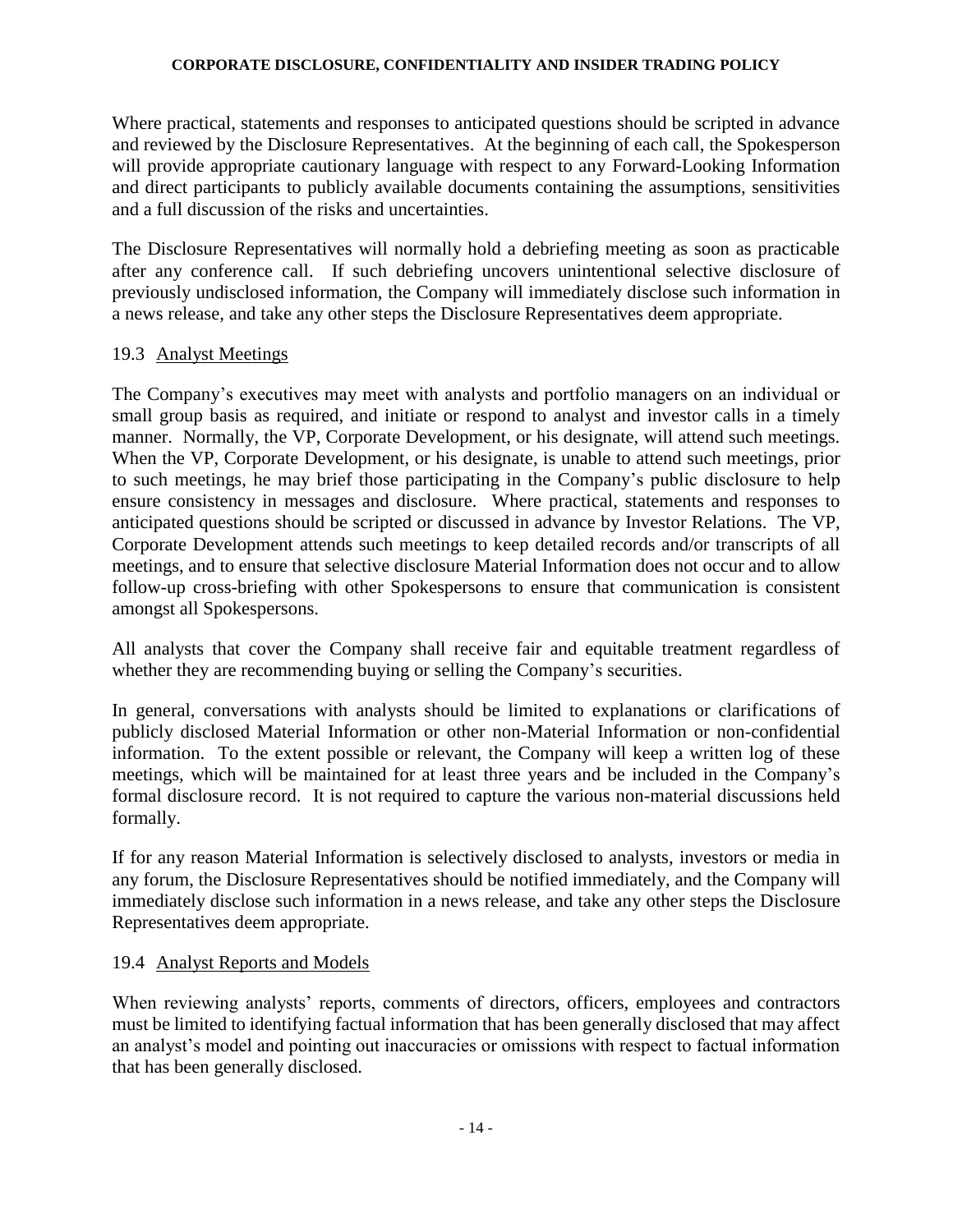Any comments must contain a disclaimer that the report was reviewed for factual accuracy only. No comfort or guidance shall be expressed on the analysts' earnings models or earnings estimates and no attempt shall be made to influence an analyst's opinion or conclusion.

To the extent that the Company distributes analysts' reports to any third parties, all analysts' reports available to the Company shall be so delivered to third parties. If the Company posts, on its website, a listing of the analysts who have reports available for their retail clients, it will ensure such lists includes all analysts who have reports available on the Company (regardless of their recommendation) and their firm. The Company will not provide a link to their website or publications and will not post copies of analyst reports on its website.

## 19.5 Analyst Revenues, Earnings and other Estimates

The Spokespersons responding to inquiries by analysts regarding the Company's rate of expenditures, cash forecasts, revenues and earnings, and other estimates will be limited to: company forecasts and guidance already publicly disclosed and the range and average of estimates made by other analysts. The Company must not guide analysts with respect to financial estimates.

Should management determine that future results likely will be materially out of range of any previously issued guidance by the Company, the Company will disclose such information in a news release, and take any other steps the Disclosure Representatives deem appropriate, including a conference call to explain the change.

## 19.6 Industry Conferences

The Company may participate in various industry conferences in Canada and elsewhere. In general, conversations with interested parties should be limited to explorations or clarifications of publicly disclosed Material Information or other non-Material Information or non-confidential information. The Disclosure Representatives should approve brochures or other material prior to dissemination to the public. The VP, Corporate Development or another Disclosure Representative should be present to monitor that Material Information is not disclosed, unless it has been disclosed previously. If unintentional selective disclosure of non-public material occurs, the Disclosure Representatives should be notified immediately, and the Company will immediately disclose such information in a news release, and take any other steps the Disclosure Representatives deem appropriate.

## **20. DEALING WITH THE MEDIA**

In communicating with the media, the following procedures will be followed:

- (a) The Company will not provide any Material Information or related documents to a reporter on an exclusive basis;
- (b) Spokespersons should promptly respond to all media inquiries. Although the VP, Corporate Development will be the initial media contact, and filter all media requests as appropriate, senior management or subject matter experts should be utilized in key announcements, as appropriate, to build creditability and provide more informed disclosure.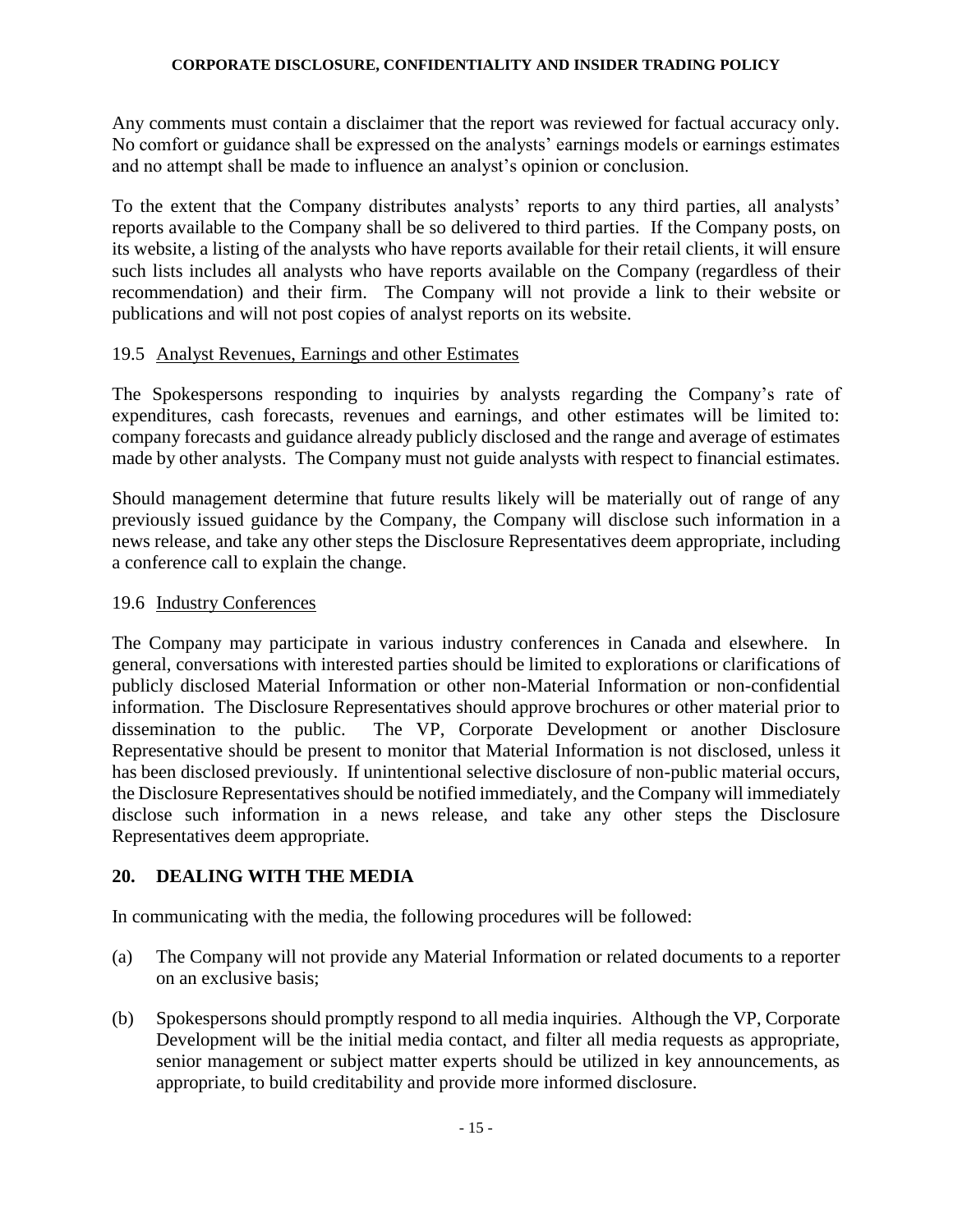- (c) If media news conferences are conducted in separate forums from investor conferences, access to information disclosed should be similar in all material respects.
- (d) The VP, Corporate Development should attend all media conferences and interviews to monitor that Material Information has not been generally disclosed and to maintain a record of the conference and interview.

### **21. ELECTRONIC COMMUNICATIONS**

### 21.1 General

This Policy also applies to electronic communications. Accordingly, personnel responsible for written and oral public disclosure are also responsible for electronic communications.

### 21.2 Websites

The VP, Corporate Development will be responsible for creating and maintaining the Company's website, and that of any subsidiaries to ensure it is maintained in accordance with the following:

- (a) the following information must be included on the website:
	- (i) all Material Information that has previously been Generally Disclosed, including, without limitation, all documents filed on SEDAR or a link to those documents on SEDAR;
	- (ii) all non-Material Information that is given to analysts, institutional investors and other market professionals (such as fact sheets, fact books, slides of investor presentations, materials distributed at analyst and industry conferences); and
	- (iii) all news releases or a link to those news releases;
- (b) the website must contain an e-mail link to a contact for the Company to facilitate communication with investors;
- (c) the website must include a notice that advises the reader that the information was accurate at the time of posting, but may be superseded by subsequent disclosures;
- (d) inaccurate information must be promptly removed from the website;
- (e) all information posted on the website must be dated when it is posted or modified;
- (f) no media articles pertaining to the business and affairs of the Company will be posted;
- (g) links from the Company's website must include a notice that advises the reader that he or she is leaving the Company's website and that the Company is not responsible for the contents of the other site;
- (h) no links will be created from the Company's website to chat rooms, newsgroups or bulletin board; and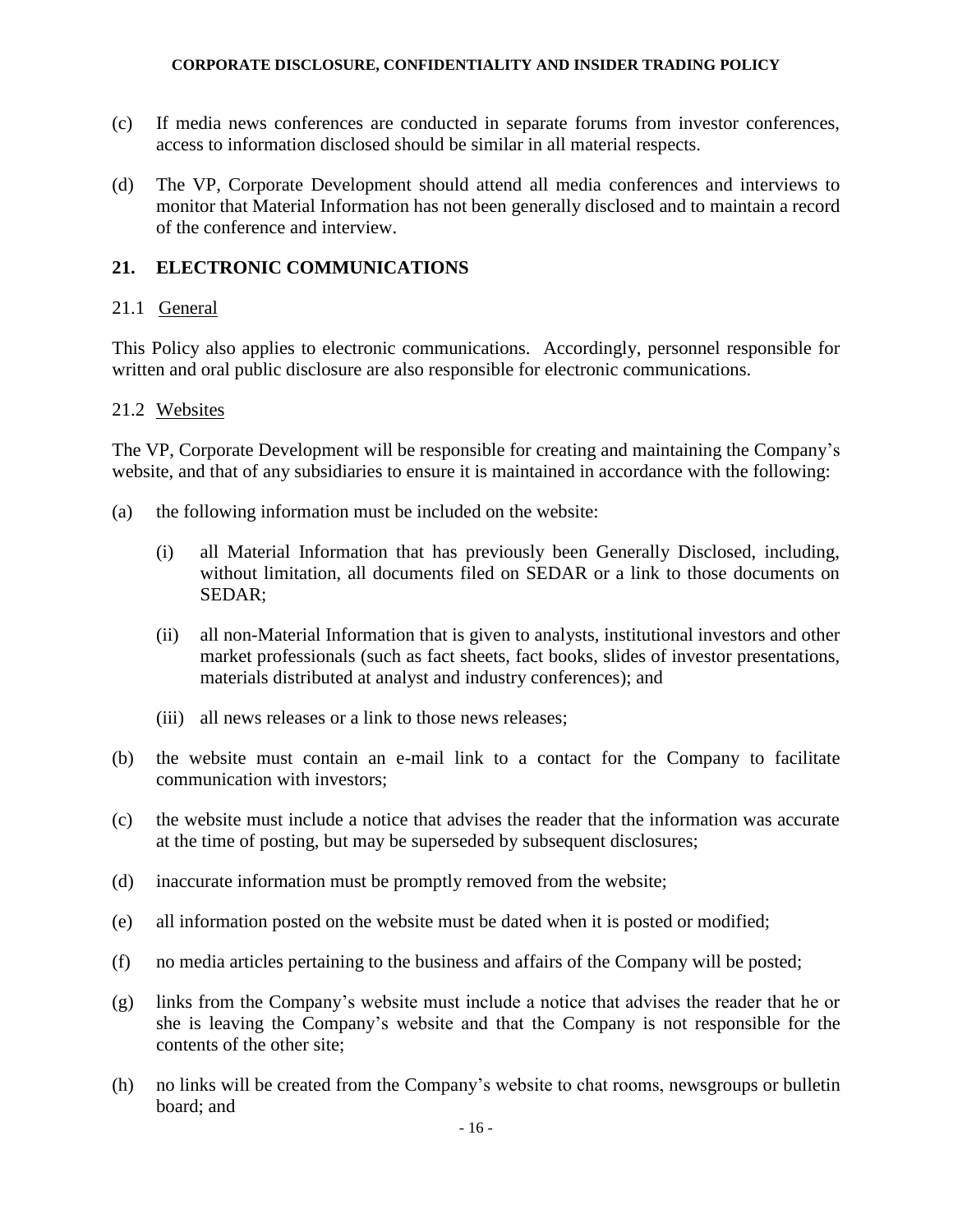(i) all information on the Company's website will be retained for a period of two years from the date of issue.

If the Company is considering a distribution of its securities, the content of the website must be reviewed before and during the offering to ensure compliance with applicable securities laws.

The VP, Corporate Development will be responsible for:

- (a) posting all public information on the Company's website as soon as is practicable after public dissemination has taken place;
- (b) carrying out regular reviews of the Company's website to ensure the information is accurate, complete, current and in compliance with applicable disclosure requirements and electronic disclosure guidelines;
- (c) ensuring all outdated or inaccurate information is removed on a timely basis and electronically archived;
- (d) maintaining a log that lists the date and content of all Material Information that is posted and/or removed from the website;
- (e) approving all links from the Company's website to third party websites and ensuring all such links include a notice that advises the reader that he or she is leaving the Company's website and that the Company is not responsible for the contents of the other site; and
- (f) responding to all electronic enquiries and in so doing ensuring that only information that could be otherwise disclosed in accordance with this Policy shall be used in such responses.

### 21.3 Internet Chat Rooms, Electronic Bulletin Boards and Social Media

Directors, officers, employees and contractors must not discuss, or post any information relating to the Company, its subsidiaries, or the securities of the Company or its subsidiaries in an Internet chat room, on a newsgroup discussion, or any other form of social media without the prior consent of a Disclosure Representative.

## 21.4 E-mail

All Company e-mail addresses are corporate property, and all correspondence sent or received via such email addresses is considered correspondence on behalf of the Company and is subject to the provisions of this Policy.

## **22. MAINTENANCE OF DISCLOSURE RECORD**

The Director, Investor Relations will maintain:

(a) copies of all minutes and decisions of the Disclosure Representatives; and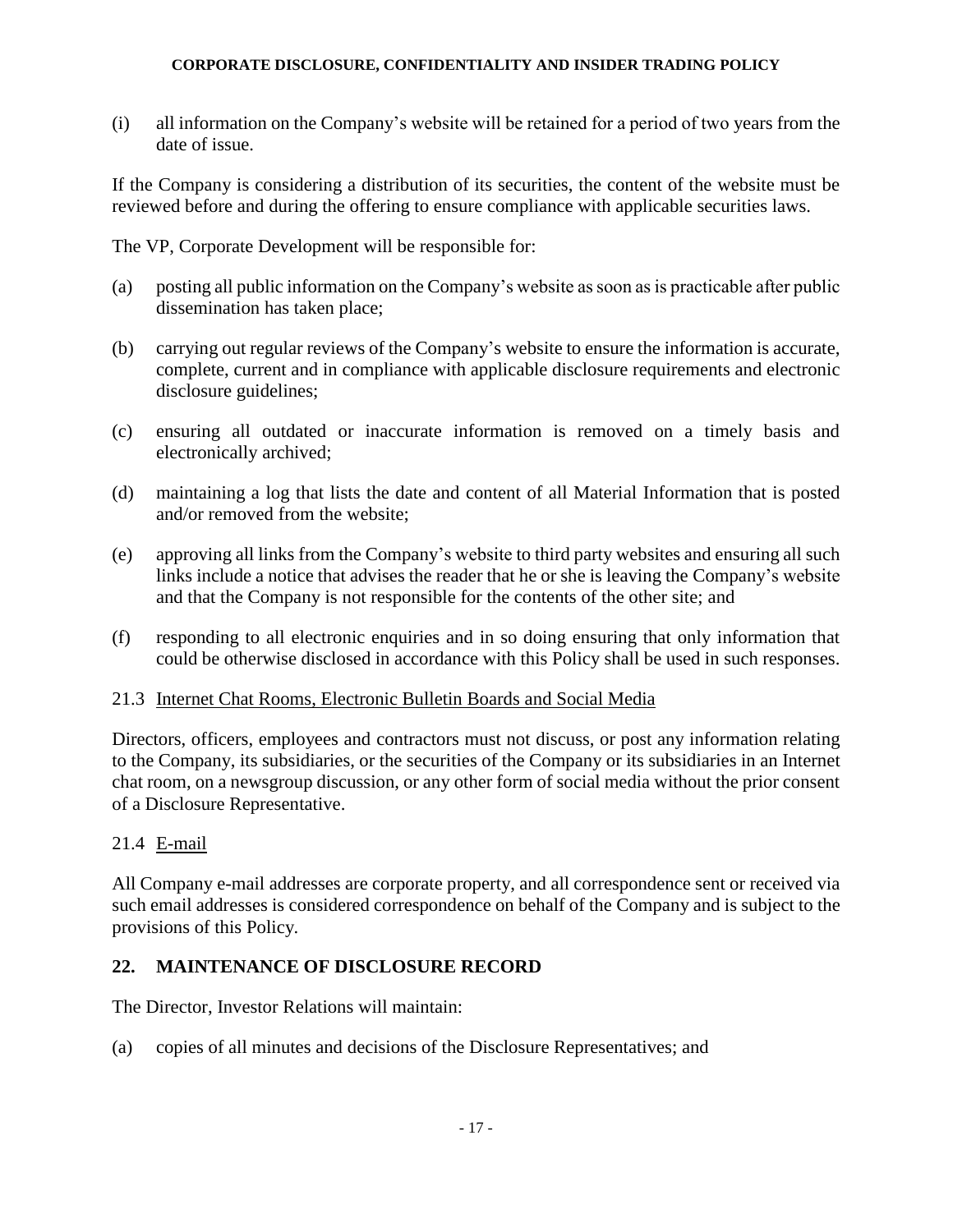(b) copies of transcripts of presentations, conference calls and webcasts, notes from meetings with the media and analysts and analyst reports on the Company.

# **23. POLICY REVIEW**

The Board, or a committee of the Board, will review and evaluate this Policy annually to determine if this Policy effectively ensures accurate and timely disclosure in accordance with its disclosure obligations.

Adopted: February 21, 2018.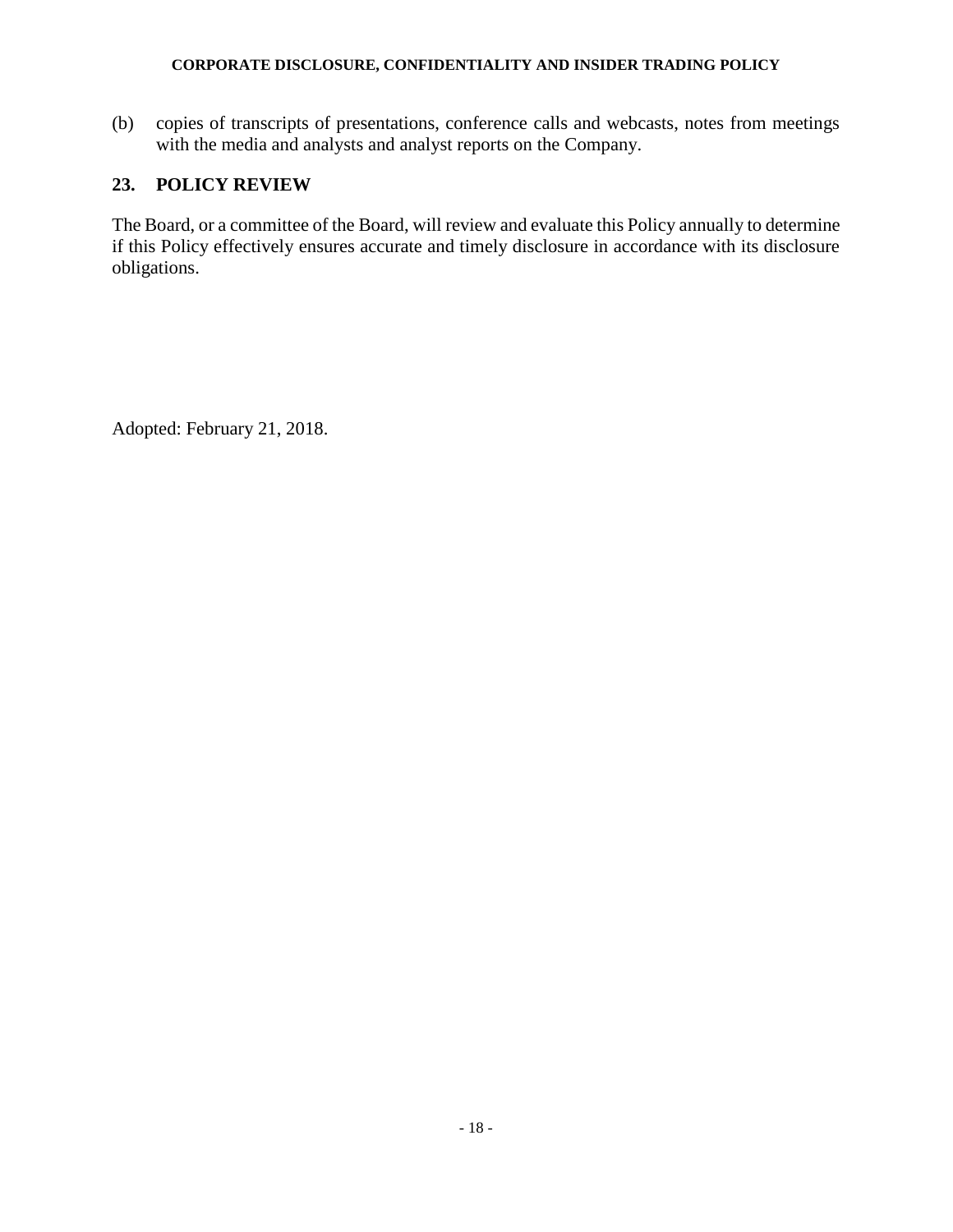# **Schedule "A" Examples of Information That May Be Material** (Based on National Policy 51-201 and

### Section 410 of the Toronto Stock Exchange Manual)

### **Changes in corporate structure**

- changes in share ownership that may affect control of the company
- changes in corporate structure such as reorganizations, amalgamations, or mergers
- take-over bids, issuer bids, or insider bids

### **Changes in capital structure**

- the public or private sale of additional securities
- planned repurchases or redemptions of securities
- **•** planned splits of common shares or offerings of warrants or rights to buy shares
- any share consolidation, share exchange, or stock dividend
- changes in a company's dividend payments or policies
- the possible initiation of a proxy fight
- material modifications to the rights of security holders

## **Changes in financial results**

- a significant increase or decrease in near-term earnings prospects
- unexpected changes in the financial results for any period
- **Example 1** shifts in financial circumstances, such as cash flow reductions, major asset write-offs or writedowns
- changes in the value or composition of the company's assets
- any material change in the company's accounting policies

### **Changes in business and operations**

- any development that affects the company's resources, technology, products or markets
- a significant change in capital investment plans or corporate objectives
- major labour disputes or disputes with major contractors or suppliers
- significant new contracts, products, patents, or services or significant losses of contracts or business
- **Example 1** significant discoveries by resource companies
- changes to the Board or executive management, including the departure of the company's Chairman, CEO, CFO, COO (or persons in equivalent positions)
- the commencement of, or developments in, material legal proceedings or regulatory matters
- waivers of corporate ethics and conduct rules for officers, directors, and other key employees
- any notice that reliance on a prior audit is no longer permissible
- de-listing of the company's securities or their movement from one quotation system or exchange to another